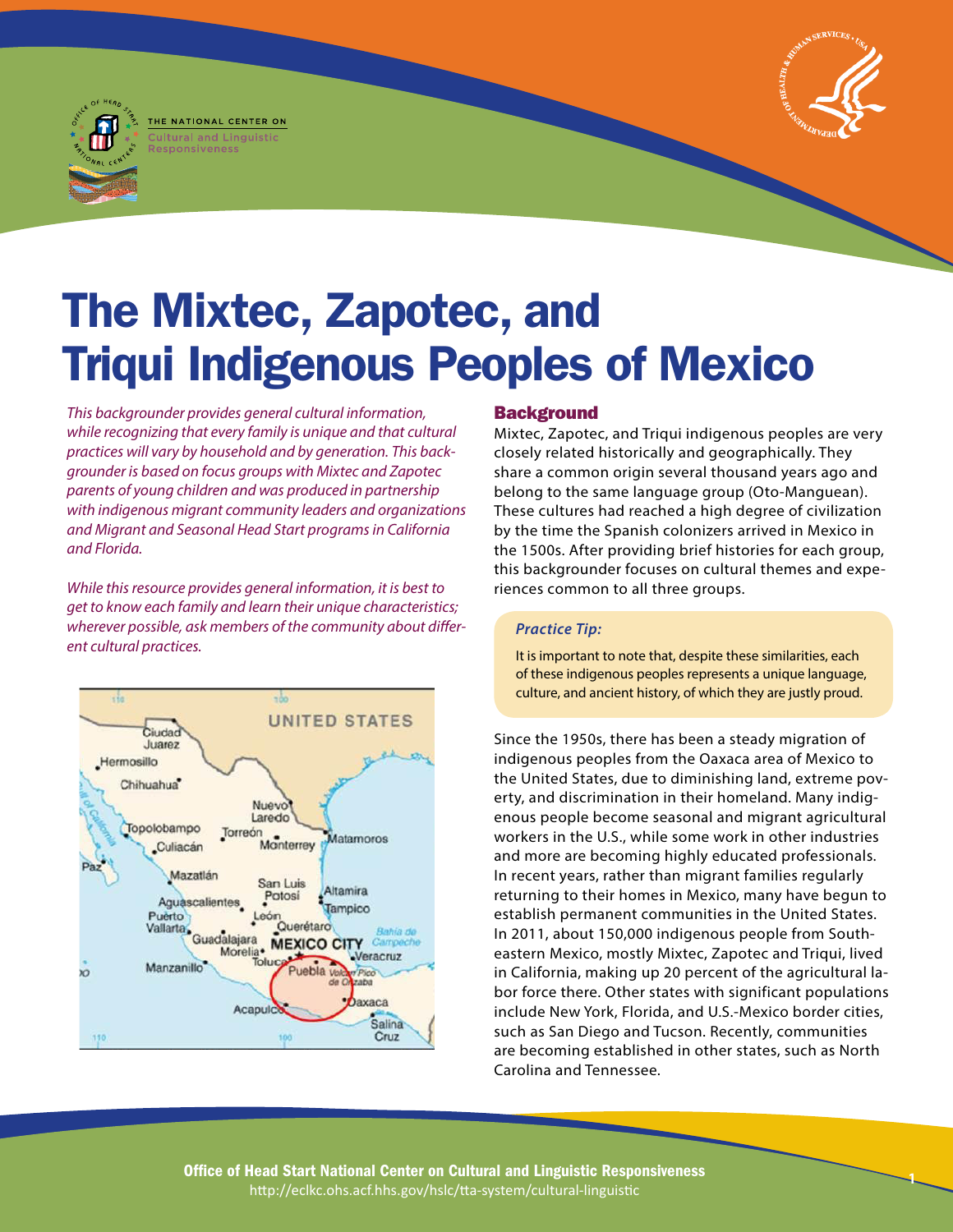





#### *Practice Tip:*

Many people from the Oaxaca area speak only their indigenous languages and speak little or no Spanish. Their histories and cultures differ in important ways from the Mexican majority. Due to centuries of discrimination in Mexico, some indigenous people may not disclose their identity until a trusting relationship is formed. It is important that community service providers in the U.S. know about indigenous groups from Mexico and other areas of Latin America. Asking each person what language they prefer to speak is a good way to begin.

#### *Practice Tip:*

Service providers should be aware that when a client nods and says "yes," it may not mean that they understand what the provider said. Indigenous people often nod or say "yes" out of politeness as well as fear, due to previous experiences with services in the U.S.

# Historical Background

The Mixtec moved from the north into the Oaxaca Valley as early as 1500 B.C. The Mixtec homeland is referred to as *La Mixteca* (the Mixtec region). It lies primarily in the Mexican state of Oaxaca and includes parts of the states of Guerrero and Puebla in Southeastern Mexico. There are three geographical Mixtec subdivisions in these states: highland (NE Guerrero and W Oaxaca), lowland (NW Oaxaca and SW Puebla), and coastal (Pacific slope of southern Oaxaca and Guerrero). In the 11th Century AD, the highland and lowland Mixtec were briefly united under a single ruler, Eight Deer Jaguar Claw. At the time of first contact with Europeans in 1521, the Mixtec population was about 1.5 million and was known for its high level of artisanship. The Mixtec refer to themselves as "the People of the Rain."

The Zapotec people are related historically and geographically to the Mixtec. Their homeland is primarily in the State of Oaxaca, to the immediate east and south of the Mixteca. The Zapotec are divided into four geographical subdivisions: Central Valleys (on the west bordering the Mixtec region); Mountain; the Isthmus of Tehuantepec; and Southern. The Zapotec called themselves "The People."

The Triqui are very closely related to the Mixtec. They live in *La Mixteca Baja (*"lowland Mixtec region"). Most of their population is centered in Oaxaca, south of the Mixtec. The Triqui represent a recently emerging ethnic group in their own right (since about the 1980s). The Triqui language is typically classified under the Mixtec language family.

# Culture and Religion

 sions between Catholics and other religions today. The Mixtec, Zapotec, and Triqui today are predominantly Catholic and much of the religious and community structure remains dominated by the Church. However, many people still practice some aspects of traditional religion and maintain some of their traditional beliefs, legends, and myths. Catholicism and traditional indigenous beliefs have been practiced together for centuries. For example, some may participate in the festival of the local village's Catholic patron saint or parish Holy Week celebrations on one occasion, and make offerings to the rain god on another. In the past few decades, more people have become Protestants in some villages. Given the more recent nature of this change, there may be ten-

Traditional indigenous religion does not distinguish physical and spiritual worlds. The religion is animistic, meaning that they pay homage to significant local places (mountains, canyons, caves, rivers, plants, crossroads, etc.) and to spiritual beings associated with aspects of nature (such as rain, lightning, clouds, wind, fire, and earth). They also have religious activities that define the cycle of life in the indigenous community and a tradition of showing respect to deceased ancestors. According to the traditional 260-day sacred calendar, days of the week also have spiritual significance and include rituals. Traditional beliefs also include *naguales* (guardian spirits), *brujos* (sorcerers), and *mal de ojo* (evil eye).

Important holidays include the following:

- **•**  Village Patron Saint Festivals (each village has a patron saint, such as San Andrés, San Sebastián, San Jose, San Juan, etc., whose special festival is celebrated on a special day each year.)
- New Year's Day (January 1)
- Feast of Epiphany/Three Kings Day (January 6)

• Holy Week (the week before Easter Sunday)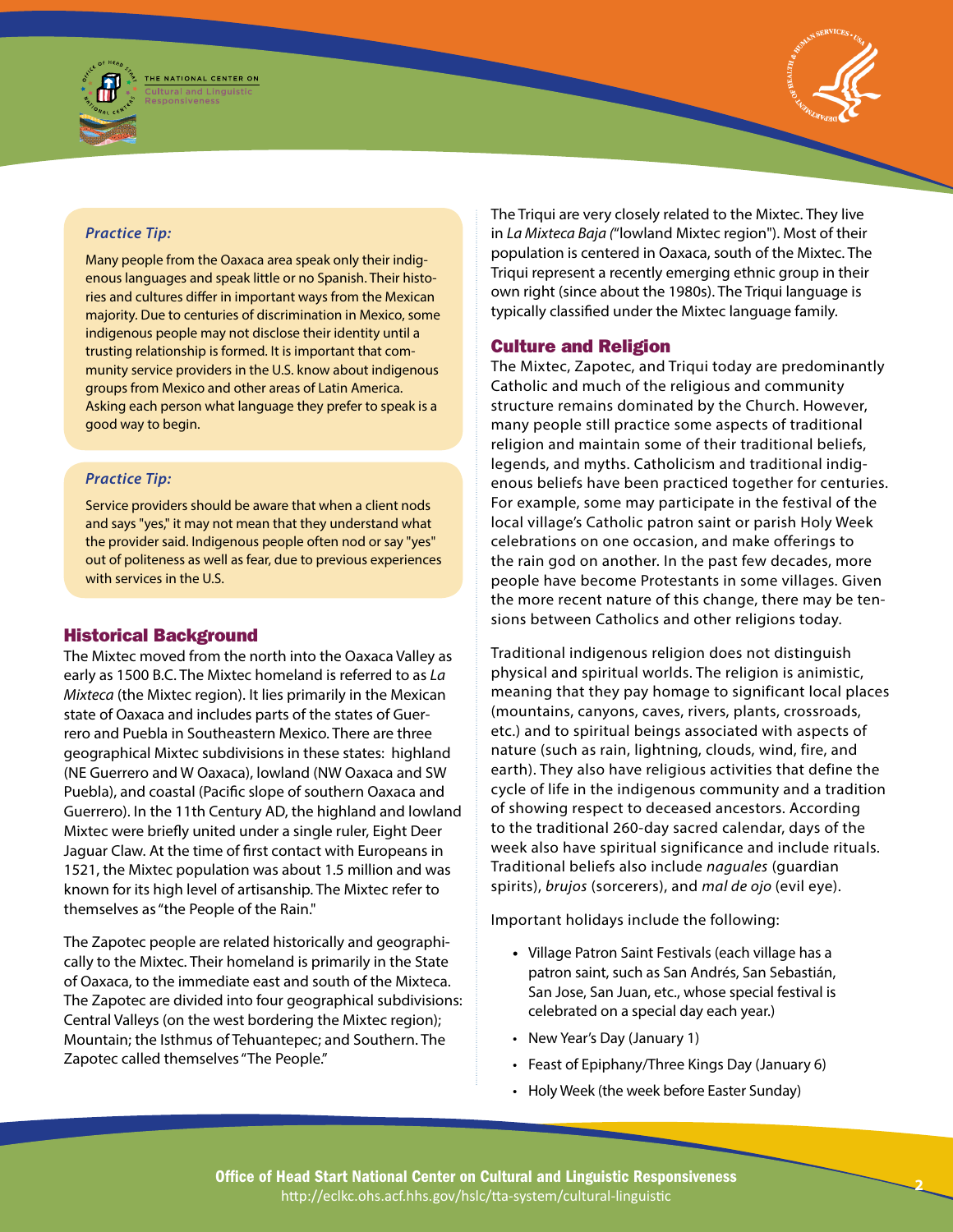



- • Children's Day (April 30)
- Mother's Day (May 10)
- Mexican Independence Day (September 15-16)
- All Saints Day (November 1)
- Day of the Dead (November 2)
- Dia de la Virgen de Juquila (December 8)
- Dia de la Virgen de Guadalupe (December 12)
- • Christmas (December 25)

# Kinship and Family

Traditionally, women typically go to live with their husbands' families. This means that parents, sons, daughters-in-law, and grandchildren will live together in a shared compound. It is common for small children to be cared for not only by their parents but by aunts, older sisters, and older female cousins. While extended family life is very important, each nuclear family provides for and prepares its own subsistence and lives in its own separate home or room.

In addition to blood kinship, social kinship is important. Through *compadrazgo* (godfather/godmother), a network of social ties is created on as many as nine ceremonial occasions. When people agree to sponsor someone during one of these ceremonies as *padrino* (godfather) and *madrina* (godmother), they accept the obligations that attend that position both to the child and to the parents. These obligations typically include substantial financial contributions at each ceremonial occasion. These social kin are treated as family.

Migration patterns often mean one parent leaves the family first to migrate to the U.S. However, it often takes far longer than expected to save enough money to bring children and other family members and reunite the family. These separations can be extremely painful and reunifications after several years can be both joyful and stressful for families after prolonged separations. An increasing number of families are migrating together, including with young children; some children have crossed the border alone or with the assistance of a smuggler, often to join family members who previously migrated to the U.S.

# *Practice Tip:*

Service providers should be aware that, while young children are most likely born in the U.S., parents and older siblings may or may not have permanent legal status. Family members may also be located in different countries or U.S. states due to chain migration and the need for family members to work. In addition to physical distance, the migration process can fragment families, with some spouses finding new partners during the long wait for reunification. Adjustment for children can be challenging if they have a new step-parent or new siblings born in the U.S. whom they have never met.

# Child-Rearing and Child Development

As in many societies, women bear primary responsibility for raising children. Mothers typically carry babies throughout the day in a shawl that is tied around the neck and shoulders, which allows mothers to breastfeed their children while working. During the day, the baby will rest and sleep on its mother's back. The baby goes everywhere the mother goes. Children are often breastfed until 2-3 years of age and breastfeeding in public is considered normal. Girls of 7 or 8 years old often begin to imitate or help their mothers by carrying a younger sibling in a shawl on their backs. Co-sleeping, or children sleeping together with parents (often until age 12), older siblings, or grandparents at night, is common. Since migrant workers move frequently to different areas to follow the agricultural seasons, families often live together in temporary housing or may sleep together in their car, truck, or van.

#### *Practice Tip:*

Teachers or home visitors should be aware that parents often do not want to meet where they are living, but will instead prefer to meet at the center or school. Families may feel sensitive about the temporary nature of their accommodations, and may have no furnishings. Each family member may use a traditional woven, decorated bag to keep their own clothing and personal items. In addition, families may sleep on the floor on woven mats rather than using mattresses and bed frames.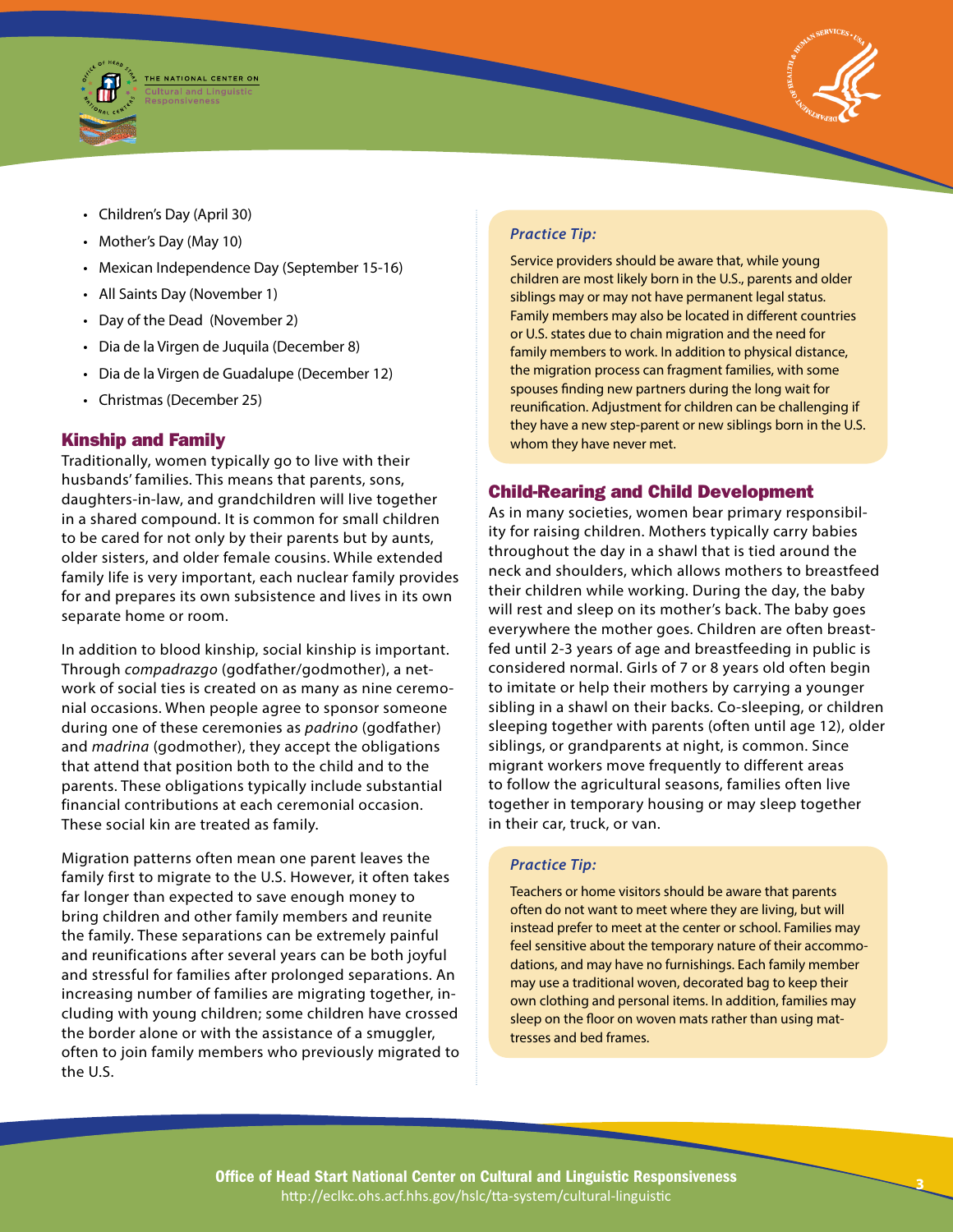



Children ages 7-13 traditionally take on more responsibility at their age than in the United States. For example, when a younger child is weaned and begins to walk, older siblings begin to take an active role in their care, learning to feed, comfort, and clean them. Young children may be asked to gather firewood or fetch water before school starts. Young boys begin contributing to the household economy by accompanying their fathers to the agricultural fields.

By the time they are 14 or 15 years old, girls are considered eligible for marriage and may begin bearing their own children at this age. Boys tend to be older when they marry, from 17 to 21 years of age. These are often arranged marriages. Early marriage still takes place in the United States. Until they marry, young adults are classified as children.

#### *Practice Tip:*

Families should be made aware of the legal age of consent for marriage and sex in the state in which they currently reside, and the legal consequences of not following these laws.

Physical punishment is a generally accepted disciplinary practice for children. Parents may slap a hand or bottom for younger children and, for school-age children, use a belt or other object to punish a child. Some parents describe traditional disciplinary practices such as using chili to cause pain on sensitive areas of a child's body. It will be important to share information about child safety and protection requirements in the U.S.

#### *Practice Tip:*

Cultural differences regarding co-sleeping, children caring for younger siblings, the expectation that other adults in the community will look out for children, and some discipline practices may be interpreted as child abuse or neglect in the United States. It is important that families be informed about child protection laws in the U.S., as well as their rights within the child welfare system (for example, sometimes teenagers threaten to call "911," not due to abuse or neglect, but to punish their parents; parents will benefit from being able to explain to their children how reporting works and the consequences of making false reports).

#### *Practice Tip: (cont'd)*

Community agencies knowledgeable about indigenous culture can play a key role in educating child welfare agencies and in advocating for families and children if they become involved with the child welfare system. If parents are not U.S. citizens, the Vienna Convention on Consular Relations requires that the nearest embassy or consulate office of a parent's country of nationality be notified when families become involved with the U.S. child welfare or law enforcement systems. These offices can also play a key role in assisting their nationals.

# School and Education

The Mixtec, Zapotec, and other indigenous peoples in Mexico have an ancient and proud history of accomplishments in science, mathematics, and writing with codices, which represent objects, concepts, and symbols. Following the Spanish conquest, these traditions gradually became lost. Their languages currently do not have a standard written form and include many variations. For example, the Mixtec language includes over fifty variations and the Zapotec includes sixty variations. Due to ongoing discrimination, poverty, and isolation, indigenous peoples in Mexico still experience limited access to public education, primarily due to lack of schools and investment in quality education in rural areas and the prohibitive cost of pursuing private education elsewhere. This is particularly true for women. Currently most children study to the junior high school level and may pursue technical training as mechanics, electricians, plumbers, or barbers.

There have recently been efforts to improve access to education. The *Instituto Nacional Indigenista* has trained native teachers in bilingual education who are then sent to teach in the more remote areas. This means that many immigrants may be familiar with indigenous education. In recent years, some indigenous people have used education to move from agricultural workers to professionals, including doctors, university professors, and business women with international enterprises. However, the majority still have limited access to quality education in Mexico, resulting in fewer years of education and lower literacy rates among the indigenous than among the general Mexican population.

**<sup>4</sup>**Office of Head Start National Center on Cultural and Linguistic Responsiveness http://eclkc.ohs.acf.hhs.gov/hslc/tta-system/cultural-linguistic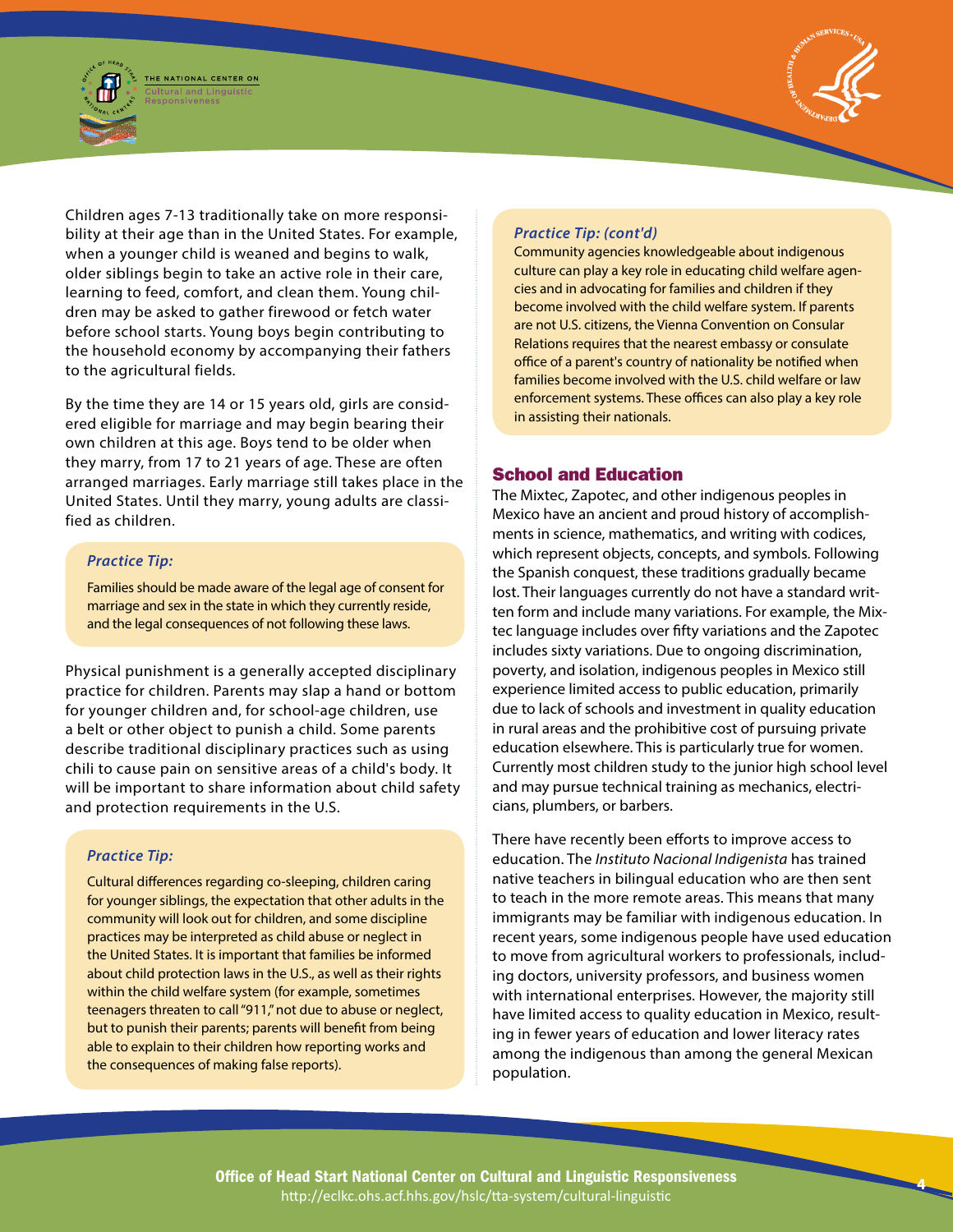



#### *Practice Tip:*

The high value placed on education as a pathway to success means that parents will participate in early childhood education programs when they understand how important it is to their children's school readiness and success. At the same time, providers need to be supportive and sensitive to parent's many demands. This is particularly true for parents who are seasonal and migrant workers.

Despite positive values placed on education and economic success, the related changing roles of indigenous men, women, and children both in Mexico and in the United States can be a source of tension within families. For example, mothers who work for wages outside the home may still be expected to provide all child care and household work. Girls and boys often feel some pressure to tend to their traditional roles in addition to being successful in school. These are common tensions in societies undergoing changing values and for immigrants adapting to a new culture.

#### Physical and Mental Health

As is true for many people, in addition to using Western medicine when they have access to it, indigenous people have their own values, beliefs and behaviors regarding illness and healing. They may not have the same unquestioning faith in Western medicine as U.S. health practitioners and will turn to their own health practitioners for health issues.

# *Practice Tip:*

For immigrant families, adaptation to a new culture is a complex and ongoing process. Acculturation is viewed as healthiest for children when family members can communicate about the changes they are experiencing and actively decide together which aspects of their traditional culture they wish to maintain and which values and practices of the new culture they wish to adopt.

For example, for the Mixtec, *yingua* (evil wind) is not only a physical reality but also has a spiritual essence and can cause illness. In many parts of Mexico and Latin America, traditional health beliefs include *brujeria* (witchcraft).

Many believe that witches can magically insert objects in a victim's body and this kind of illness can only be treated by a religious practitioner who specializes in magically removing those objects from the body. A traditional healer may also be used to reunite people with their guardian spirit.

Many people believe in *mal de ojo* (evil eye), which can intentionally or inadvertently cause illness. A common example is that when small children fall ill, it may be attributed to evil eye, either from someone paying too much attention to or being too complimentary toward the child. A person with evil intentions can also cause illness through evil eye. Individuals may also be sickened through *susto* (a strong fright) or may suffer from *tiricia*  (sadness of the soul), among other illnesses.

A *practicante* or *curandero* (healer) may be used to cure such illnesses. Such local healers undergo long periods of intensive training by a mentor. Treatment of an illness depends on its perceived cause and may include such practices as the use of herbs and medicines, rubbing an egg over the body to cleanse it of the illness, or sacrificing animals, such as a black chicken, to cure it.

Disabilities in children may be attributed to witchcraft or simply accepted as the will of God. Children with disabilities are cared for at home and typically do not have the same opportunities outside the home as other children.

#### *Practice Tip:*

Topics related to sexuality are considered quite sensitive and are not openly discussed within the family or with health care providers. Discussion of preventive care, including mammograms, PAP tests, prostate exams and discussion of sexually transmitted diseases should be done very respectfully, preferably with the assistance of an interpreter and cultural broker.

**<sup>5</sup>** Office of Head Start National Center on Cultural and Linguistic Responsiveness http://eclkc.ohs.acf.hhs.gov/hslc/tta-system/cultural-linguistic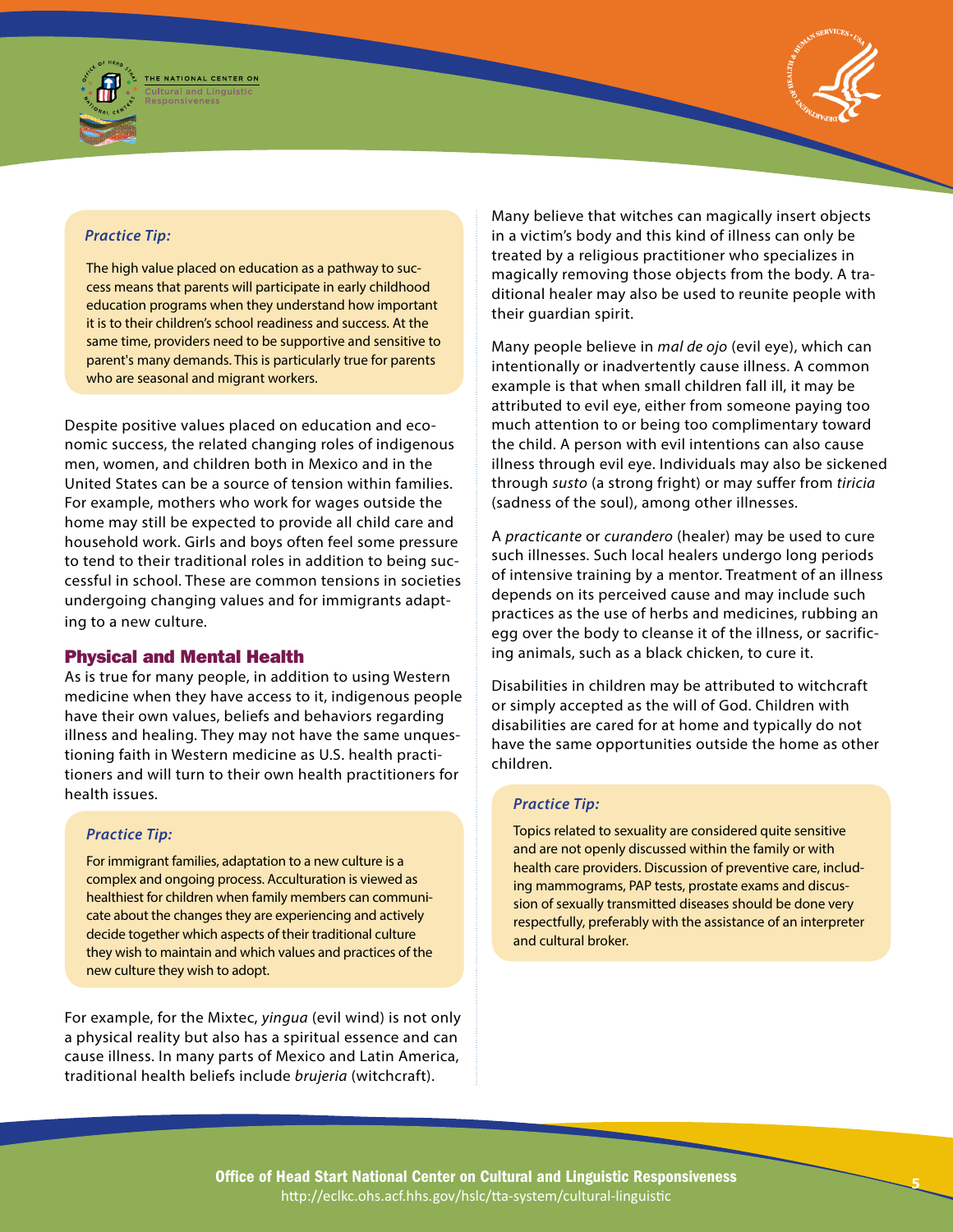

# Community and Leadership

For indigenous peoples living in southeastern Mexico, the local village is the most important community and is the focus of daily life and social activity. For example, being a native of Jamiltepec village may be more important to their daily lives than being Mixtec, Oaxacan, or Mexican. In Mexico, marriages are usually contracted between a man and a woman of the same village.

Within each village, there are community structures so important that those migrants who live in the U.S. remain involved in them and often return to their village at different times during the year to fulfill their responsibilities:

- Cofradias are brotherhoods, with women's auxiliaries, that support the village patron saints' festivals. Being part of a *cofradia* for men involves fundraising, preparing the church, and dressing their town's saint for the procession. The indigenous women support the festival by preparing special foods.
- The *mayordomia* is a hierarchical system of civil-religious positions that provide the village leadership structure. All adult males take turns filling these positions, known as *cargos* (burdens).
- The *tequio* is a system of mutual aid and reciprocal labor. Indigenous families may assist each other, for example, at the time of planting and harvesting their *milpa* (corn field). The *tequio* also provides labor for community projects such as cleaning and repairing village streets, building houses, and constructing and maintaining irrigation ditches. This system is so important that if indigenous families do not fulfill their responsibilities, they may lose their rights to their land and their ability to return home.

For several decades now, indigenous migrant workers have been forming associations and ethnic communitybased organizations in the United States. In addition to advocating for their legal rights in the U.S., these associations often send money back to their home communities to support public works.

These ethnic organizations also make excellent partners for local health, education, and social services who serve indigenous peoples. Typically staffed by trusted community leaders, they can provide information about the cultures

and backgrounds of indigenous peoples; offer interpreters for indigenous languages; and assist with community outreach, education, and family engagement.

# *Practice Tip:*

Migrant associations and indigenous ethnic communitybased organizations can make excellent partners for all Migrant and Seasonal Head Start and Early Head Start and Head Start programs in order to support culturally and linguistically responsive services to indigenous families.

# Resources and References

- Binational Center for the Development of Oaxacan Indigenous Communities. [http://centrobinacional.](http://centrobinacional.org/2009/06/707/)  [org/2009/06/707/](http://centrobinacional.org/2009/06/707/)
- Cengel, Katya (June 24, 2013). The Other Mexicans: Indigenous people come from a world apart from Spanish-speaking Mexicans. *National Geographic Daily News*. [http://news.nationalgeographic.com/](http://news.nationalgeographic.com/news/2013/06/130624-mexico-mixteco-indigenous-immigration-spanish-culture/) [news/2013/06/130624-mexico-mixteco-indigenous](http://news.nationalgeographic.com/news/2013/06/130624-mexico-mixteco-indigenous-immigration-spanish-culture/)[immigration-spanish-culture/](http://news.nationalgeographic.com/news/2013/06/130624-mexico-mixteco-indigenous-immigration-spanish-culture/)
- Detlaff, A. and O'Grady, C. (2014). *Memoranda of Understanding with Foreign Consulates*. Chicago, IL: Center on Immigration and Child Welfare. [http://cimmcw.org/wp](http://www.cimmcw.org/wp-content/uploads/2015/02/CICW_MOUs-with-Foreign-Consulates-dated.pdf)[content/uploads/2015/02/CICW\\_MOUs-with-Foreign-](http://www.cimmcw.org/wp-content/uploads/2015/02/CICW_MOUs-with-Foreign-Consulates-dated.pdf)[Consulates-dated.pdf](http://www.cimmcw.org/wp-content/uploads/2015/02/CICW_MOUs-with-Foreign-Consulates-dated.pdf)
- • Fox, J. and Rivera-Salgado, G., Eds. (2004). *Indigenous Mexican Migrants in the United States.* Boulder, CO: Lynne Rienner Publishers. [https://www.rienner.com/title/Indig](https://www.rienner.com/title/Indigenous_Mexican_Migrants_in_the_United_States)[enous\\_Mexican\\_Migrants\\_in\\_the\\_United\\_States](https://www.rienner.com/title/Indigenous_Mexican_Migrants_in_the_United_States)
- • Kresge, L. (2007). *Indigenous Oaxacan Communities in California: An Overview*. California Institute for Rural Studies. [file:///Users/bankstreet/Downloads/Pub1107.1%20](file:///Users/bankstreet/Downloads/Pub1107.1%20(1).pdf)  [\(1\).pdf](file:///Users/bankstreet/Downloads/Pub1107.1%20(1).pdf)
- Legal Age of Consent for Marriage and Sex for the 50 United States. [https://globaljusticeinitiative.files.](https://globaljusticeinitiative.files.wordpress.com/2011/12/united-states-age-of-consent-table11.pdf) [wordpress.com/2011/12/united-states-age-of-consent](https://globaljusticeinitiative.files.wordpress.com/2011/12/united-states-age-of-consent-table11.pdf)[table11.pdf](https://globaljusticeinitiative.files.wordpress.com/2011/12/united-states-age-of-consent-table11.pdf)